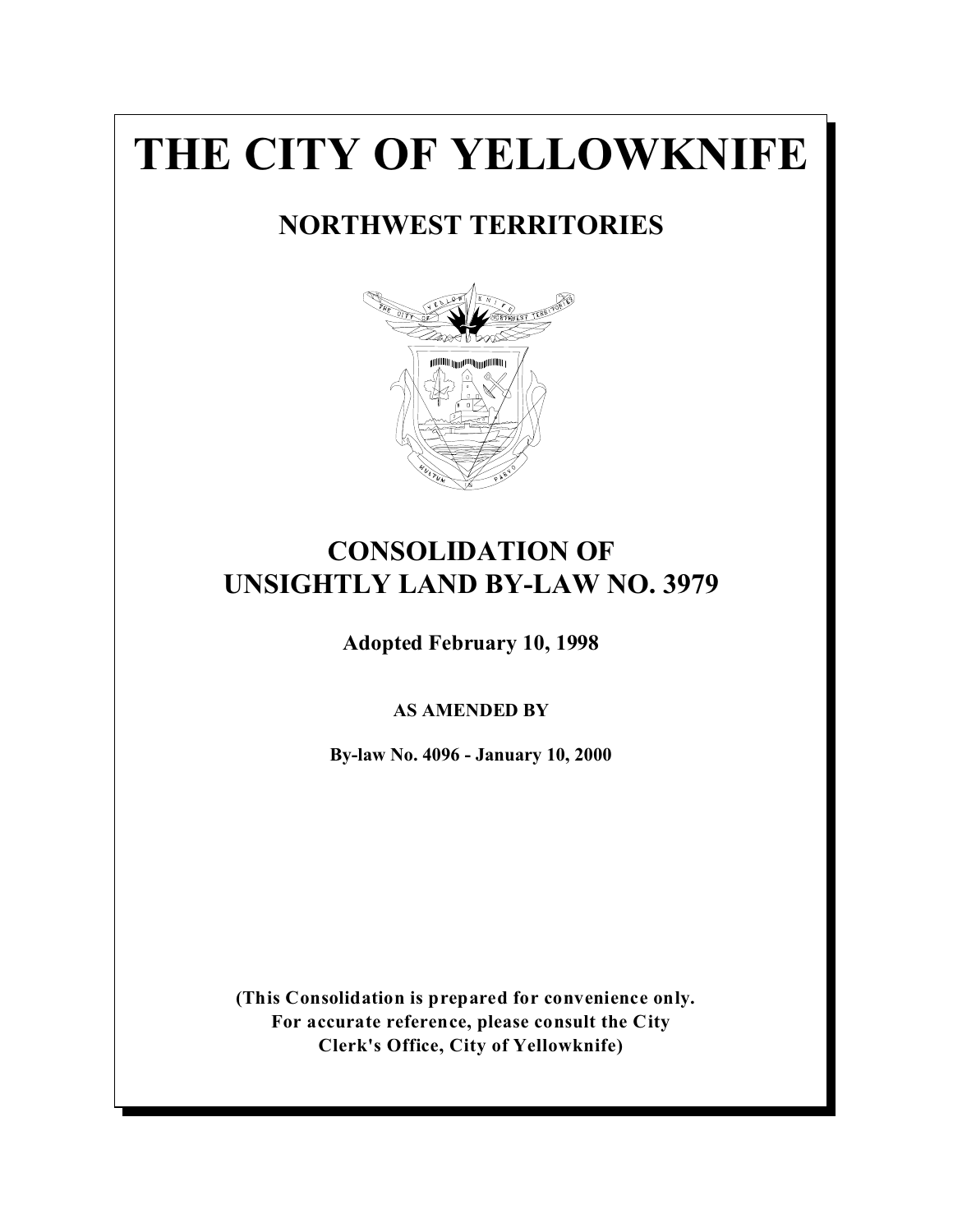#### **CITY OF YELLOWKNIFE BY-LAW NO. 3979**

A BY-LAW of the Council of the Municipal Corporation of the City of Yellowknife in the Northwest Territories, to control and prevent the unsightly appearance of land and to minimize the effects of unsightly land on adjoining property;

PURSUANT TO Sections 173, 174, 176, 177, 182, 183 and 187 of the *Cities, Towns and Villages Act*, R.S.N.W.T., 1988, c. C-8, and Section 10 of the *Environmental Protection Act*, R.S.N.W.T 1988, c. E-7; and the *Summary Convictions Procedures Act*, R.S.N.W.T., 1988, c. S-15;

WHEREAS unsightly land is a detriment to surrounding properties and the immediate neighbourhood generally;

AND WHEREAS Council deems it advisable to pass a by-law to regulate unsightly land;

AND WHEREAS the purpose of this By-law is to prevent the existence and proliferation of unsightly land and to provide a mechanism for the remediation of property which has become unsightly land;

NOW THEREFORE, THE COUNCIL OF THE CITY OF YELLOWKNIFE enacts as follows:

#### **SHORT TITLE**

1. This By-law shall be cited as the "**Unsightly Land By-law**".

#### **DEFINITIONS**

- 2. In this By-law, unless the context otherwise requires, the term:
	- a. "animal material" means any animal excrement and includes allmaterial accumulated on property from pet pens, yards, stables, veterinary clinics or hospitals or kennels;
	- b. "ashes" meansthe powderyresidue accumulated on property left after the combustion of any substance and includes any partially burnt wood, charcoal, coal or other material;
	- c. "building material" means all construction and demolition material accumulated on property while constructing, altering, repairing or demolishing any structure and includes, but is not limited to, earth, vegetation or rock displaced during such construction, alteration or repair;
	- d. "City" means the municipal corporation of the City of Yellowknife or the area contained within the City boundaries as the context requires;
	- e. "City Clerk" means the person appointed as City Clerk of the City of Yellowknife and includes any person designated by him to act on his behalf;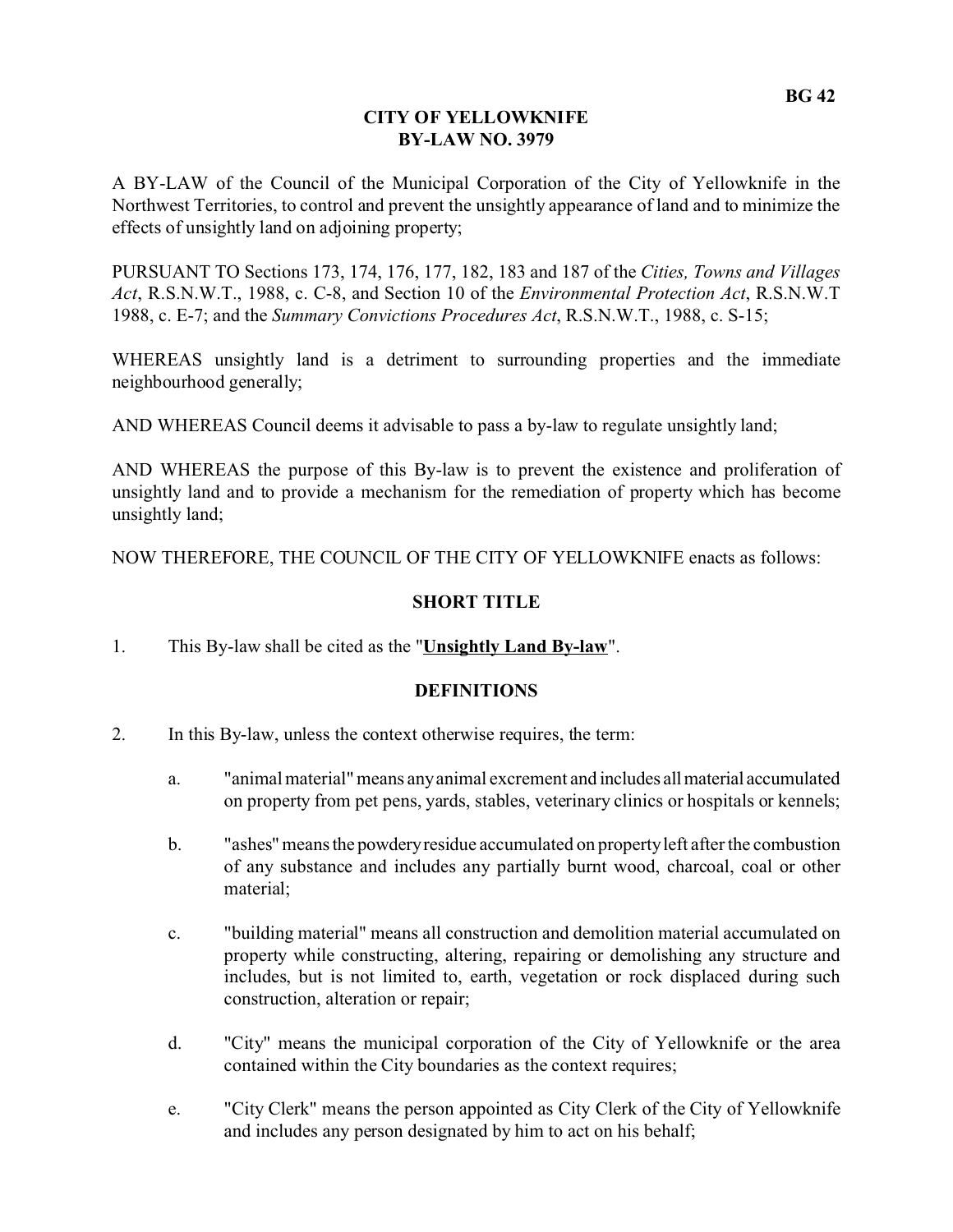- f. "Clean Up Order" means an Order issued under this By-law by an Enforcement Officer with respect to unsightly land within the City;
- g. "Council" means the Council of the City of Yellowknife;
- h. "Director of Finance" means the person appointed as Director of Finance of the City of Yellowknife and includes any person designated by him to act on his behalf;
- i. "Director of Public Works" means the person appointed as Director of the Public Works Department of the City of Yellowknife and includes any person designated by him to act on his behalf;
- j. "Enforcement Officer" means a By-law Enforcement Officer orDevelopment Officer as appointed by City Council;
- k. "owner" means:
	- i. a person who is registered under the *Land Titles Act* as the owner of the property,
	- ii. the person who is recorded as the owner of the property on the assessment roll of the City,
	- iii. a person who has purchased or otherwise acquired any interest in the property, whether he has purchased or otherwise acquired any interest in the property directly from the owner or from another purchaser, and has not become the registered owner thereof,
	- iv. a person holding himself out as the person having the powers and authority of ownership or who for the time being exercises the powers and authority of ownership,
	- v. a person controlling the property under construction, or
	- vi. a person who is the occupant of the property under a lease, license or permit;
- l. "property" means any land, building or property, whether real or personal, within the municipal boundaries of the City;
- m. "right of access" means the right of an Enforcement Officer to enter property to inspect the property to determine whether to issue a Clean Up Order, or to allow work forces access to the property for the purposes of enforcing a Clean Up Order;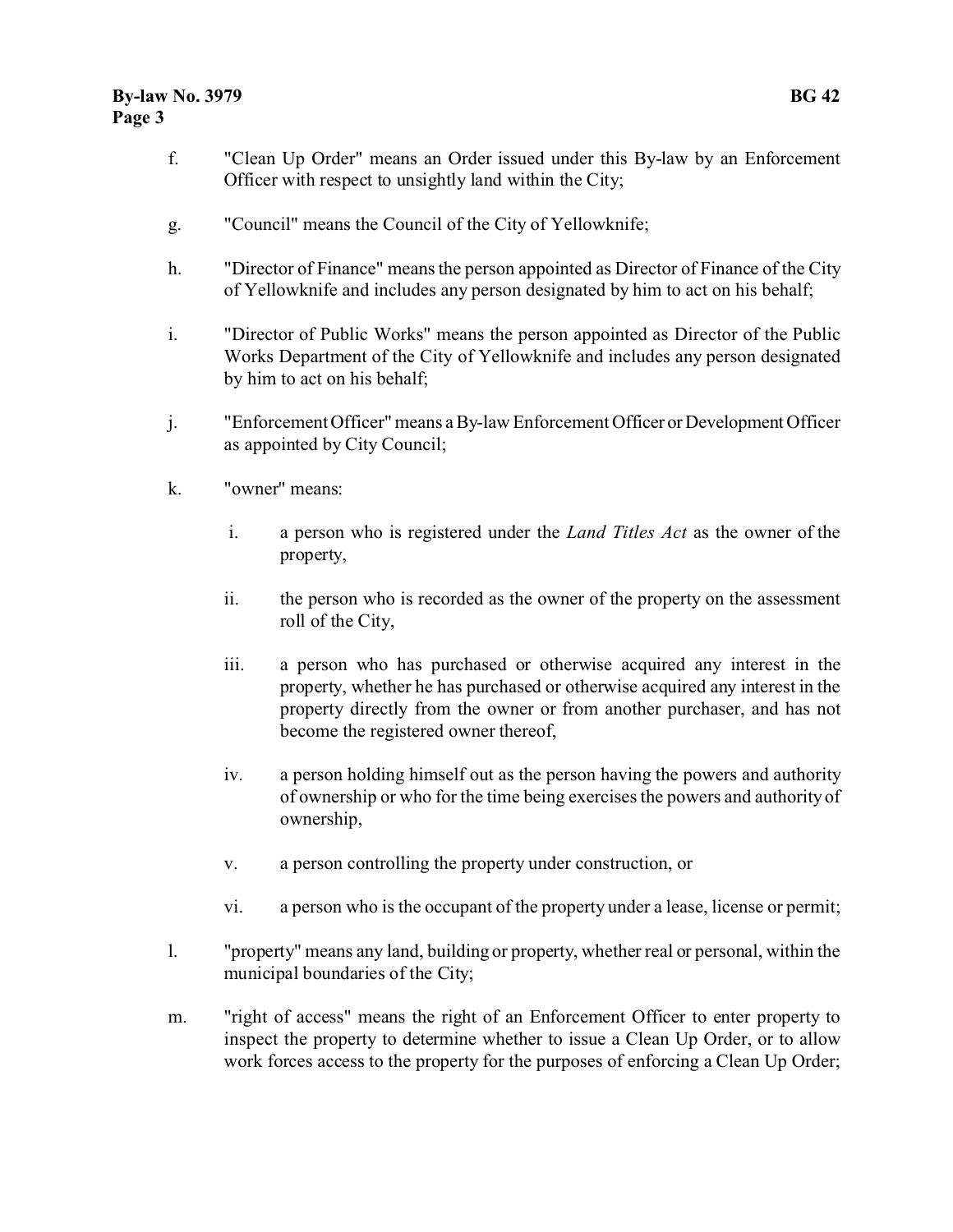- n. "unsightly land" means any property or part of it which is characterized by visual evidence of a lack of general maintenance and upkeep and/or by the accumulation on the property of:
	- i. any rubbish, refuse, papers, packages, containers, bottles, cans, manure, human excrement or sewage or the whole or a part of an animal carcass, dirt, soil, gravel, rocks, sod, petroleum products, hazardous materials, disassembled equipment ormachinery, broken household dishes and utensils, boxes, cartons, fabrics, household appliances and furniture,
	- ii. equipment or machinery which has been rendered inoperative by reason of its disassembly, age or mechanical condition,
	- iii. animal material, yard material, ashes, and building material as defined in this By-law,
	- iv. all forms of garbage, litter, refuse and waste as defined under the By-law No. 3761, the Garbage By-law as amended from time to time, and
	- v. in the case of external surfaces of buildings unsightly land means unauthorized signs, posters,billboards, graffiti, obscene or offensive symbols, words, pictures or art; and may include but is not limited to dilapidated paint, siding, trim, roofing material, soffits, facia material and eave troughs;
- o. "work forces" means City employees or contract workers engaged by the City for the purposes of enforcing a Clean Up Order;
- p. "yard material" means organic matter formed as a result of gardening or horticultural pursuits and includes grass, tree and hedge cuttings and clippings, plus excessive growth of grass, weeds, trees and hedges;

#### **APPLICATION**

- 3. No owner of property shall allow his or her property to become unsightly land as defined in this By-law.
- 4. In determining whether a property is unsightly land as defined in this By-law an Enforcement Officer shall have regard to the use and location of the property and the provision of applicable Zoning By-laws, other by-laws, any applicable statutes and regulations of Canada and the Northwest Territories.
- 5. If an Enforcement Officer has reason to believe that any property is unsightly land he may exercise a right of access to the property in order to inspect the property to determine whether the property contravenes the provisions of this By-law.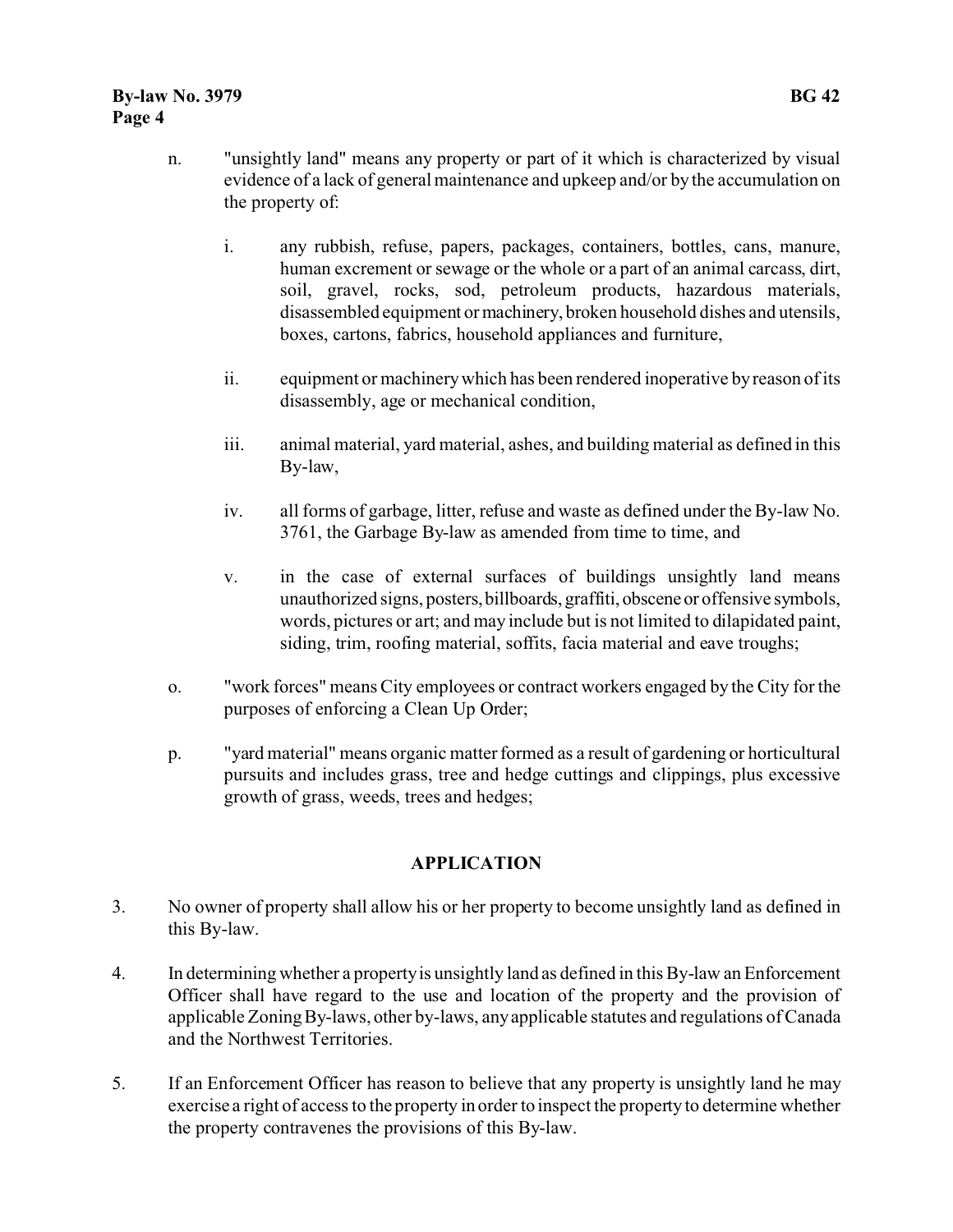#### **By-law No. 3979 BG 42 Page 5**

- 6. a. If an Enforcement Officer considers any property to be unsightly land, the Enforcement Officer may issue a Clean Up Order.
	- b. Each Order shall:
		- i. describe the property by name, if any, and the municipal address or legal description or a plan showing the location of the property;
		- ii. state that the property contravenes the provisions of this By-law;
		- iii. give reasonable particulars of the extent of the clean up, removal, clearing or other actions required to be made;
		- iv. state the time within which the clean up, removal, clearing or other action is to be completed, subject to Section 8;
		- v. state that if the required actions are not done within the time specified, the City may carry out the actions required and charge the cost thereof against the person to whom the Order is directed and if such person does not pay the costs, the costs shall be charged against the property concerned as taxes due and owing in respect of that property, and recovered as such; and
		- vi. state that an appeal lies from the issuance of this Order to Council if an appeal is lodged in writing with the City Clerk within fourteen (14) days of the date of issuance of the Order.
- 7. a. A copy of the Order shall be served upon an owner of the property and may be served on any person shown by the records of the Land Titles Office to have an interest in the property.
	- b. An Order referred to in subsection 7.a may be served:
		- i. by being delivered personally to the person who is intended to be served; or
		- ii. by mailing the Order to the person to be served by double registered mail to the last known post office address of the person to be served, and service shall be deemed to be effected at the time the copy is delivered by an official of the Post Office to the person to be served; or
		- iii. where the property is not occupied, by mailing the notice by double registered mail to the mailing address noted on the City's tax roll for that property, and service shall be deemed to be effected at the time the copy is delivered by an official of the Post Office to the person to be served; or
		- iv. as directed by the Court.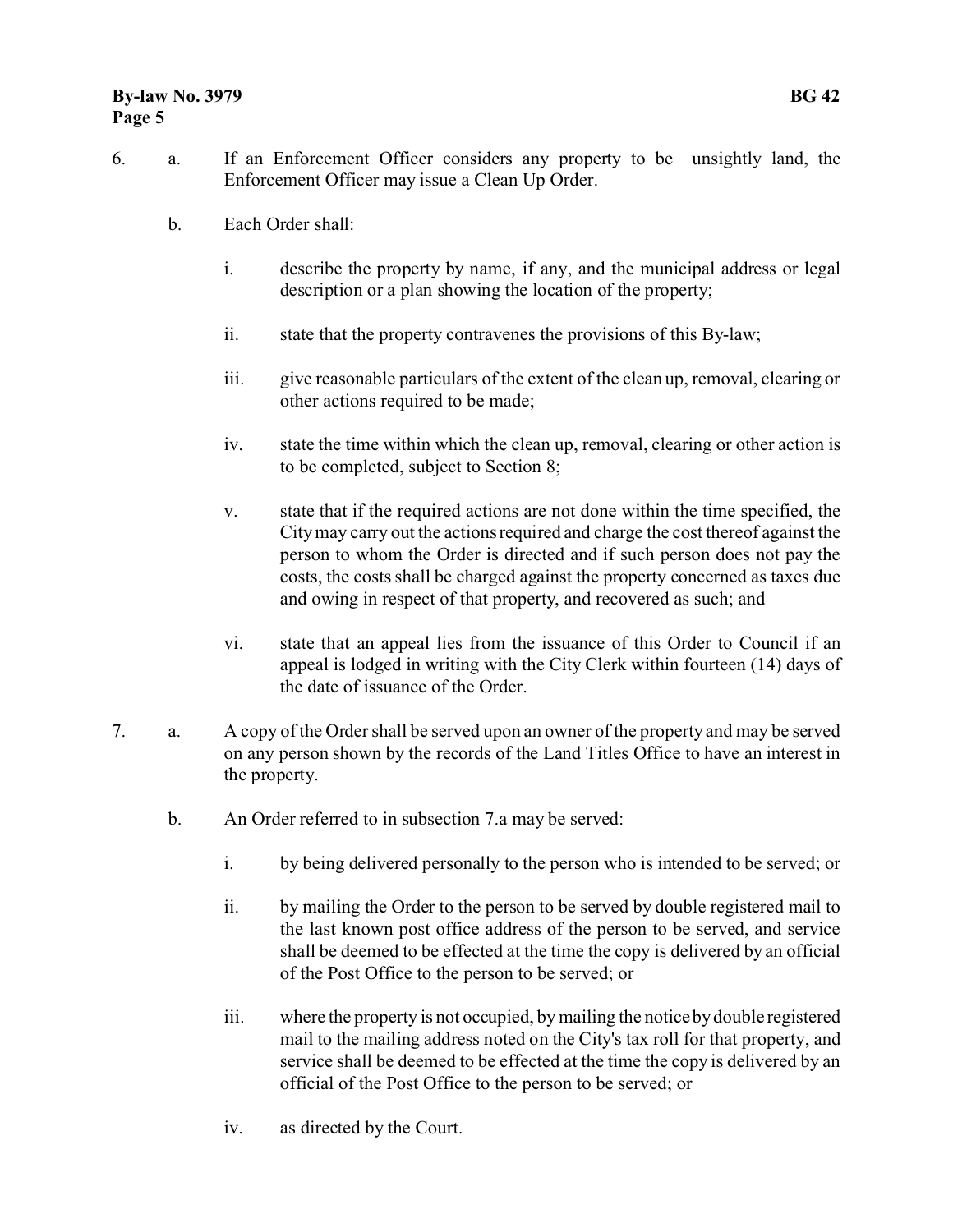#### **By-law No. 3979 BG 42 Page 6**

- c. If, in the opinion of the Enforcement Officer, service under subsection 7.b cannot reasonably be effected, the Enforcement Officer may post the Clean Up Order or copy of the Order in a conspicuous place on the property to which the Order relates, or on the private dwelling place of the person who is intended to be served and such Order is deemed to be served upon the expiry of three (3) days after such Clean Up Order is posted.
- 8. The Clean Up Order may require the person to whom it is addressed, within a period of time which shall not be more than thirty (30) days from the date of the issuance of the Order, but not less than fourteen (14) days:
	- a. to remedy the condition of the property in a manner and to the extent directed in the Order;
	- b. to remove any material causing or contributing to the unsightliness of the property;
	- c. to place in waste receptacles any material causing or contributing to the unsightliness of the property; or
	- d. to do all or any of the matters specified in subsections 8.b 8.c.
- 9. The Enforcement Officer may extend the time for doing anything which is required to be done by the terms of the Order.
- 10. a. Where a Clean Up Order is issued pursuant to Section 6, such Clean Up Order may be appealed within fourteen (14) days to Council.
	- b. Where a Clean Up Order is appealed pursuant to subsection 10.a the Order is stayed pending a decision by Council on the appeal.
	- c. A decision by Council shall be final.
- 11. a. Council may confirm, vary, or revoke the Clean Up Order or may substitute its decision in place of the Clean Up Order which was issued.
	- b. Council may extend the time within which anything required to be done by the Clean Up Order is to be performed.
	- c. Council may direct anything to be done that an Enforcement Officer can direct to be done either in addition to or in substitution for the direction in the Order appealed from.
- 12. a. Appellants must submit notice of their appeal in writing to the City Clerk within fourteen (14) days of the date of the issuance of the Clean Up Order.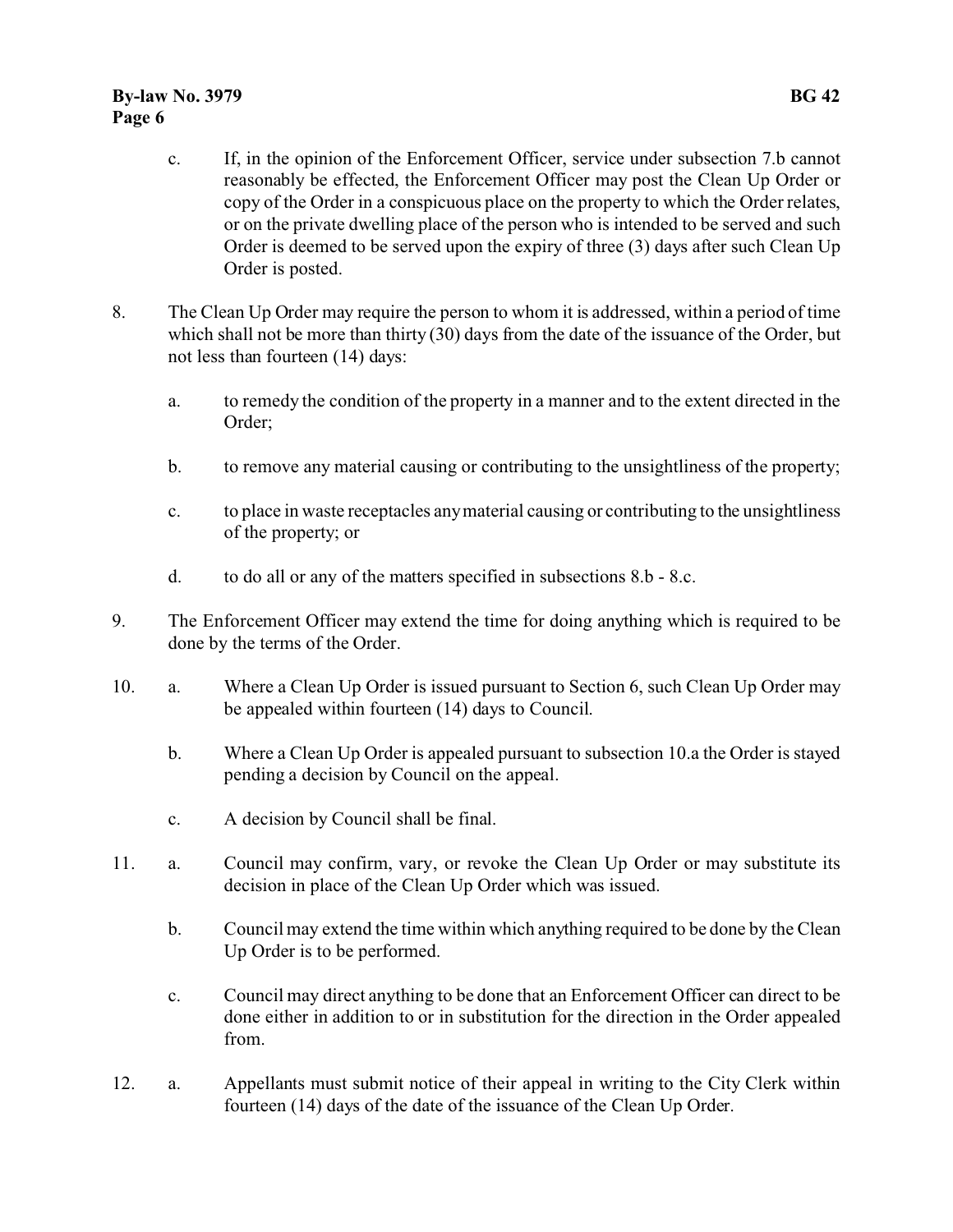- b. Each Notice of Appeal shall:
	- i. state with reasonable exactness the grounds of appeal;
	- ii. state the name, address, and interest of the appellant in the property; and
	- iii. be dated, and signed by the appellant or on his behalf by his agent and, if signed by an agent, shall state the name and address of the agent.
- 13. The City Clerk shall, upon receipt of the Notice of Appeal, set a date for the hearing of the appeal which shall be held within thirty (30) days of the receipt by the City Clerk of the Notice of Appeal.
- 14. Council shall consider each appeal having regard to the circumstances and merits of the case and applicable provisions of this By-law.
- 15. When hearing an appeal Council shall:
	- a. not be bound by the technical rules of evidence; and
	- b. afford to every person concerned the opportunity to be heard, to submit evidence and to hear the evidence of others.
- 16. The person to whom an Order is directed shall comply with the directions of the Order as set out in the Order of the Enforcement Officer or the requirements or directions set out in any decision of Council.
- 17. a. If a person to whom an Order is directed under this By-law fails to carry out the Order within the time stated in such Order, in the case of an Order that is not appealed, or within the time limited by the Council in the case of an Order that is appealed, an Enforcement Officer may exercise a right of access to the unsightly land and may, with whatever work forces as are necessary, enter the property against which the Order has been issued and carry out the Order.
	- b. The City or persons appointed by it may remove any fencing or other obstructions in carrying out the Order and shall restore any fencing or other obstructions removed or damaged in the course of carrying out the Order, to a condition and state of repair equivalent to that which was found.
	- c. The expenses incurred by the City in carrying out an Order under this Section constitute a debt owing to the City from the person to whom the Order is directed.
	- d. Within thirty (30) days of ascertaining the amount of the expenses incurred by the City in carrying out the Order, the Director of Finance shall send a demand for payment of these expenses to the person to whom the Order was directed.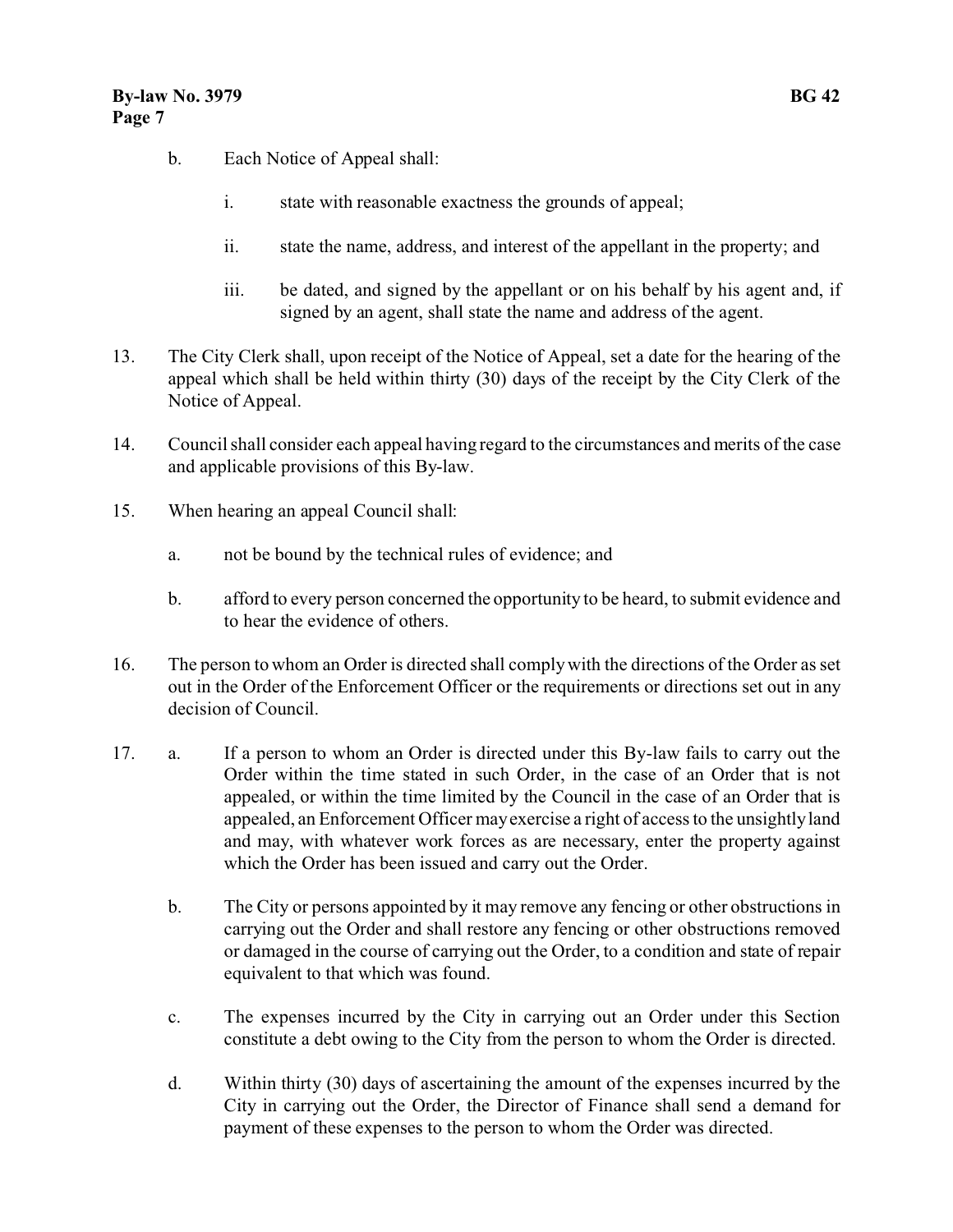- e. Where the City carries out an Order under this Section and the person to whom the Order is directed fails, within thirty (30) days after a demand for payment, to pay the expenses incurred by the City, its Director of Finance shall place the amount of the expenses incurred in carrying out the Order on the tax roll as an additional tax against the property concerned and that amount:
	- i. forms a lien on the property in favour of the City; and
	- ii. shall, for all purposes, be deemed to be taxes imposed and assessed on the property and delinquent under the *Property Assessment and Taxation Act* from the date the expenses were incurred, and this Act shall apply to the enforcement, collection and recovery of the amount.
- f. Where the City carries out an Order under this Section the work forces shall deposit any material removed from unsightly land at a location designated by its Director of Public Works.
- g. Notwithstanding subsection 17.f where an Enforcement Officer is of the opinion that the material removed under subsection 17.f has no value he may direct that the material be disposed of.
- h. When material removed from unsightly land under subsection 17.f is removed to a location specified by the Director of Public Works, he may direct that the material be disposed of if the person to whom an Order has been issued does not remove the material within fourteen (14) days of being requested in writing to do so.
- 18. a. Any person or corporation who violates any provision of this By-law is guilty of an offence and is liable on Summary Conviction to:
	- i. a fine not exceeding two thousand dollars (\$2,000) for an individual or ten thousand dollars (\$10,000) for a corporation;
	- ii. any other order; and
	- iii. any other order that may be imposed by the Court as outlined in Section 183 of the *Cities, Towns and Villages Act.*
	- b. No person found guilty of an offence pursuant to this By-law shall be liable to imprisonment.
- 19. A By-law Officer may issue a Summary Offence Ticket Information in the form prescribed by the *Summary Conviction Procedures Act and Regulations*, to any person who violates any provision of this By-law and such person may, in lieu of prosecution, pay the City the voluntary penalty for the offense as listed in Schedule A, attached hereto and forming part of this By-law, prior to the court date specified on the ticket.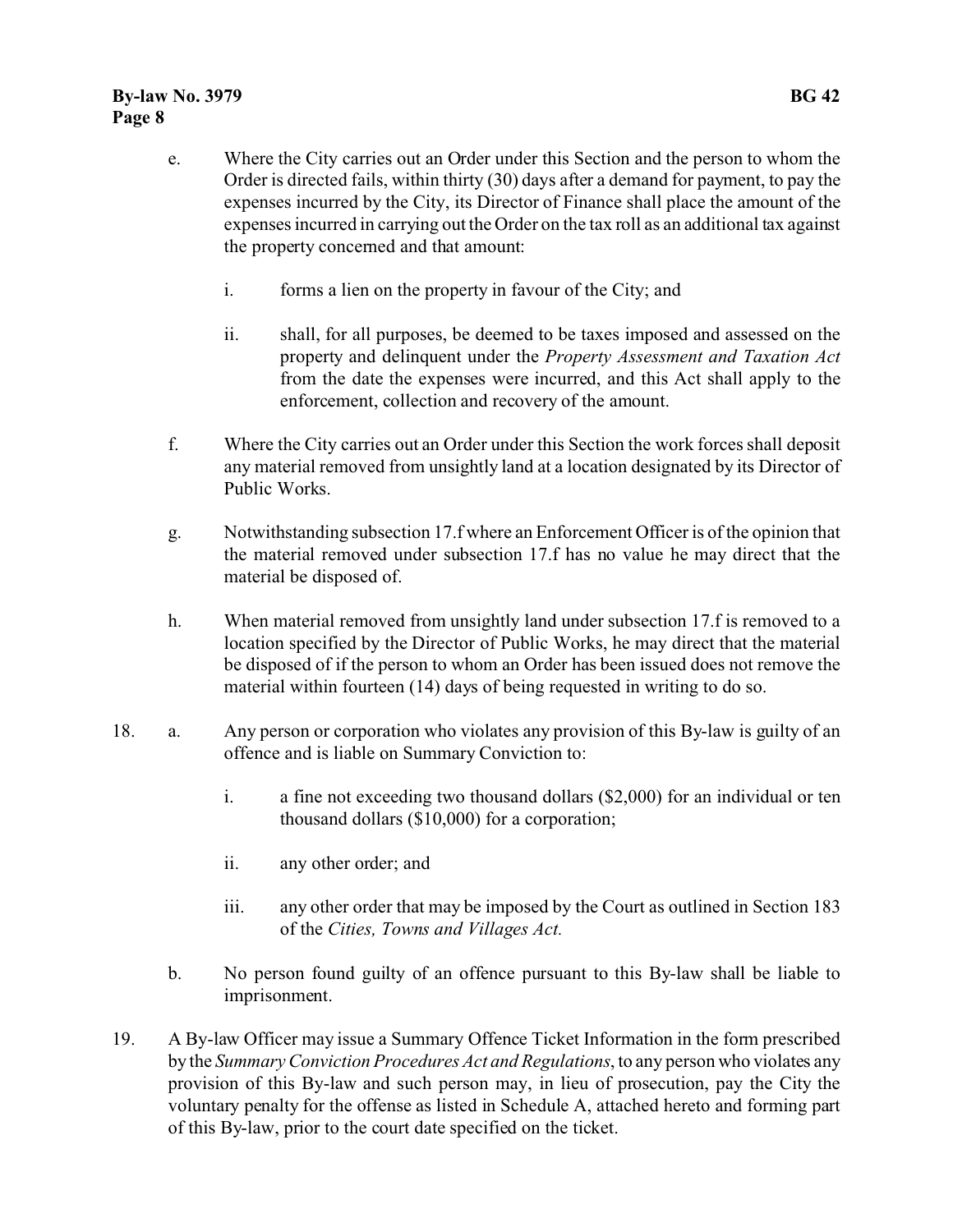**By-law No. 3979 BG 42 Page 9**

## **Section 20 deleted as amended by By-law No. 4096 Jan 10/00**

# **EFFECT**

21. This by-law shall come into effect upon receiving Third Reading and otherwise meets the requirements of Section 57 of the *Cities, Towns and Villages Act*.